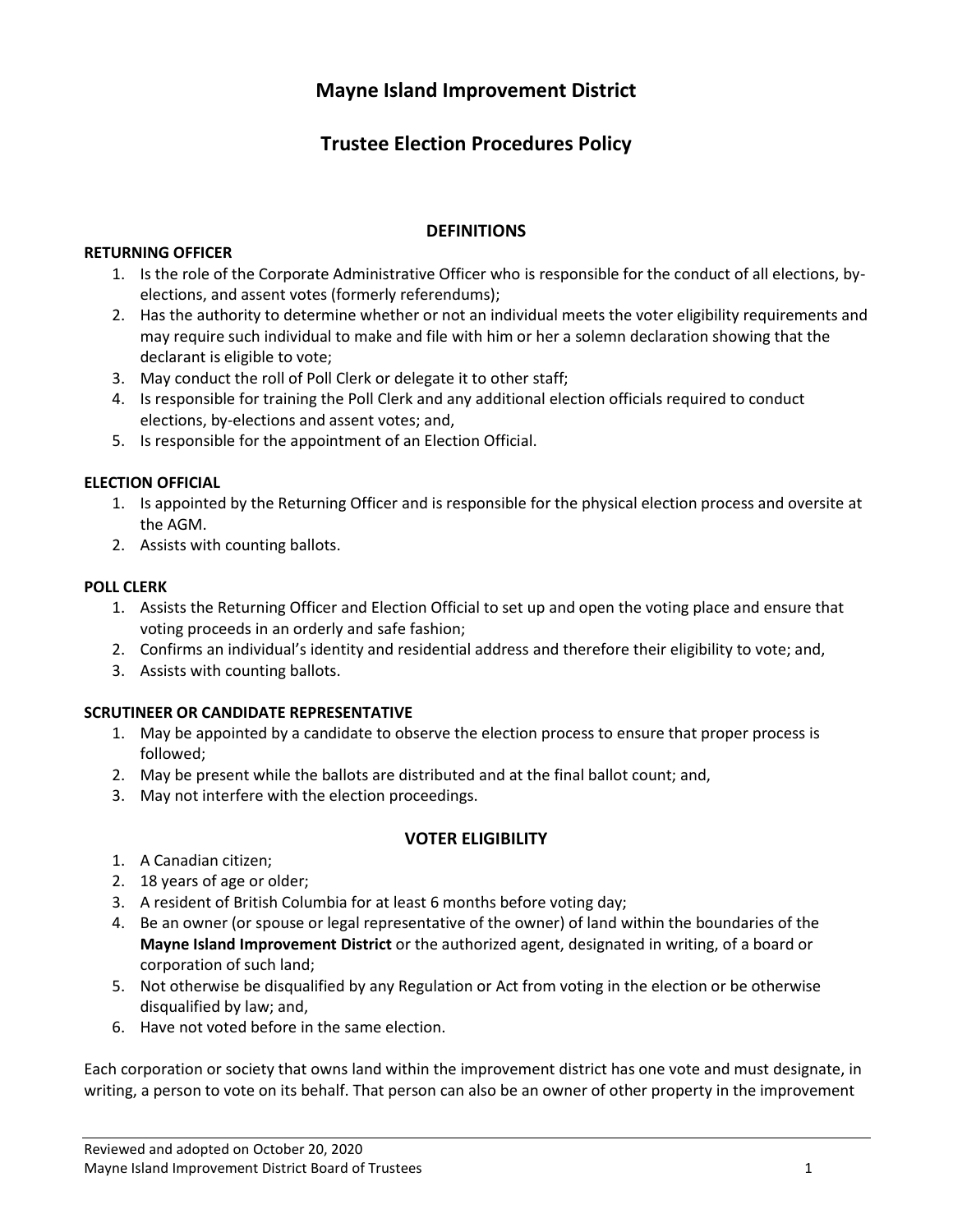district. If so, that person could vote twice, once on their own behalf as a landowner and as the agent authorized on behalf of the landowning corporation or society.

### **TRUSTEE ELIGIBILITY**

The eligibility requirements to be a trustee on an improvement district Board are the same as the eligibility requirements to vote in an improvement district election. The Mayne Island Improvement District Letters Patent (1964) states that the spouse or common-law partner of an eligible elector is qualified to be a candidate for trustee.

There are no specific provisions in the *Local Government Act* that prohibit either a volunteer fire-fighter or a paid fire-fighter from also being a trustee of an improvement district. However, there are several reasons why this situation should be avoided, including but not limited to:

- Potential for a perceived conflict of interest for a person who holds dual roles as an employer and employee;
- Perception of bias; and/or,
- Potential for degradation of employee/employer relationship.

For more information refer to Section B - Improvement District Administration of the *Improvement District Manual (2006),* Ministry of Community Services.

## **NUMBER OF TRUSTEES**

The Board consists of 5 elected trustees each elected for 3-year terms. Each year vacancies are identified by the Election Official on a rotational basis. The Election Official will, for example, state the following:

- *2 Trustees are to serve a further 1 year, namely: \_\_\_\_\_\_\_\_\_ and \_\_\_\_\_\_\_\_\_;*
- *1 Trustee is to serve a further 2 years, namely: \_\_\_\_\_\_\_\_\_\_;*
- *2 Trustees must resign, and they are: \_\_\_\_\_\_\_\_\_\_ and \_\_\_\_\_\_\_\_\_\_\_.*
- *1. There are usually at least 12 board meetings annually and each Trustee is encouraged to attend them all. Members of the public are welcome to attend.*
- *2. A quorum at any board meeting comprises at least 3 Trustees. If there are not 3 Trustees present, the meeting must be postponed.*
- *3. The following nominations have been received: \_\_\_\_\_\_\_\_\_\_\_\_\_\_\_\_\_\_*

## **ANNUAL ELECTIONS**

A general election occurs at the annual general meetings (AGM).

## **BY-ELECTIONS**

By-elections may occur at a special meeting.

### **NOMINATIONS**

- 1. Eligible individuals must declare their willingness to run for the elected position of trustee by completing a nomination form and submitting it to the Corporate Administrative Officer by the deadline specified.
- 2. The nomination form must be signed by two nominators.
- 3. Nominations close no later than 28 days prior to the election.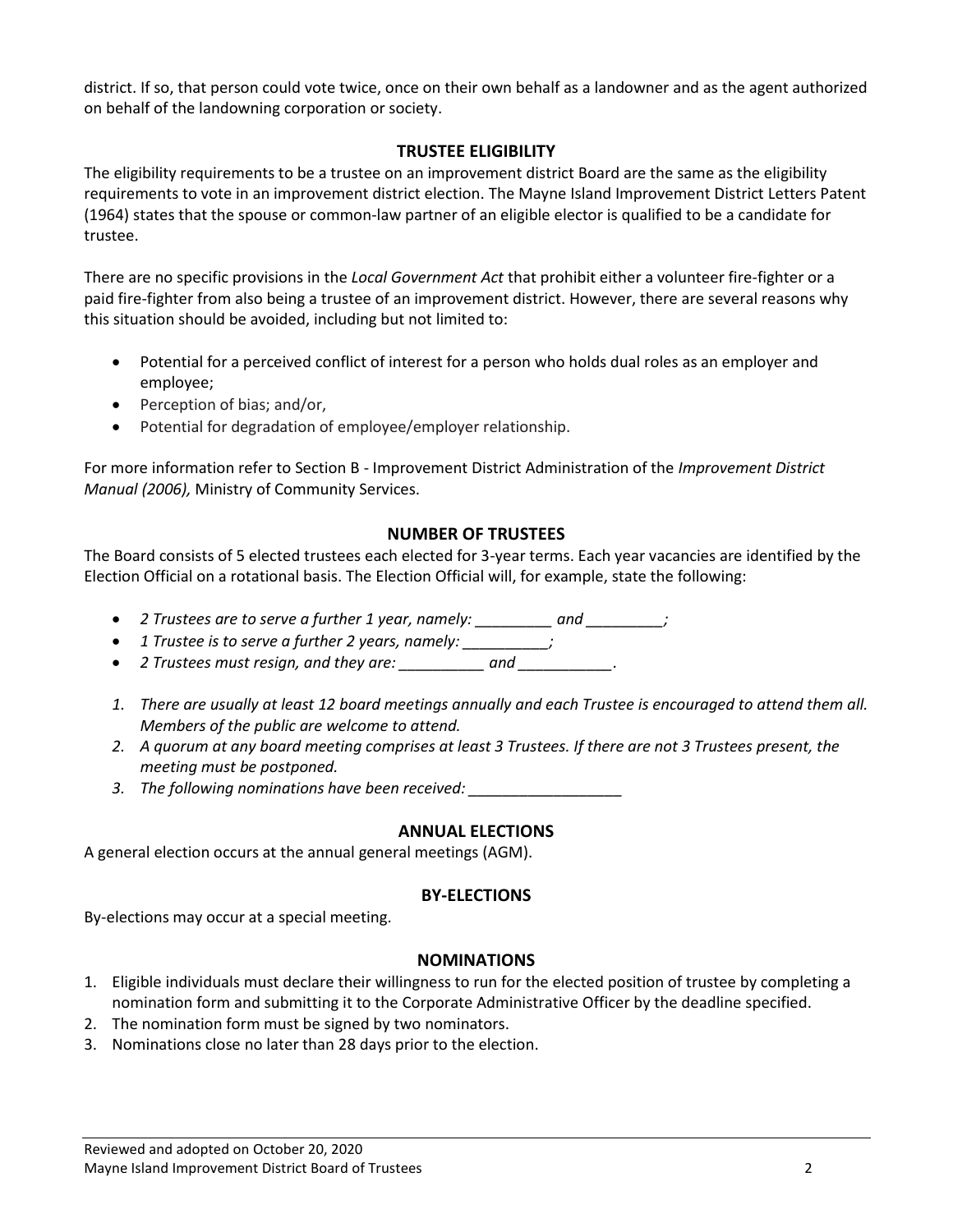## **NOTICES**

- 1. Notice of an AGM and/or election will be posted at least 14 days in advance of the election,
- 2. Notice will be posted at five conspicuous places within the district and published in a newspaper circulating therein and on the Mayne Island Improvement District website, www.miidonline.com.

## **VOTERS LIST**

- 1. A list of eligible electors based on the assessment role.
- 2. If an individual confirms their name and address on the list, they are not required to show ID.

## **ELECTION PROCEDURES FOR VOTING**

- 1. Poll Clerk and/or Returning Officer checks the name and address of individual on the voters list.
- 2. If the individual is listed on the voters list the Poll Clerk:
	- a) asks the elector to make an oral declaration:

DECLARING they meet the eligibility criteria:

- *I am a Canadian citizen;*
- *I am 18 years of age or older;*
- *I have resided in British Columbia for at least six months immediately preceding voting day;*
- *I am a registered owner of real property in Mayne Island Improvement District immediately preceding voting day or the authorized agent or legal representative;*
- *I am not disqualified by any Regulation or Act from voting in the election or be otherwise disqualified by law;*
- *I have not previously voted in this election.*
- b) initials beside the elector's information on the qualified voters sign in list confirming that an oral declaration was given;
- c) provides the elector with a ballot; and,
- d) reminds the elector they have an opportunity to mark, with an X, one to three choices, depending on the number of trustee vacancies there are to fill.
- 3. If the individual is not on the voters list, the Poll Clerk asks for identification that confirms the individual's identity and residential address and therefore their eligibility to vote;
- 4. If the individual does not have identification, the Poll Clerk:
	- a) asks the individual to fill out and sign the Property Owner Elector Solemn Declaration as to their identity and property ownership or the authorized agent or legal representative;
	- b) asks the individual to give an oral declaration;
	- c) initials beside the elector's information confirming that an oral declaration was given;
	- d) provides the elector with a ballot; and,
	- e) reminds the elector they have an opportunity to mark, with an X, one to three choices, depending on the number of trustee vacancies there are to fill.
- 5. If the individual presents themselves as an agent of a board or corporation or authorized agent or legal representative, the individual must also present formal documentation supporting that they have been assigned authority as agent for that board or corporation's interest or legal representative in property owned within the Mayne Island Improvement District jurisdiction. Only one agent per board or corporation will be permitted to vote. The Poll Clerk:
	- a) asks the individual to fill out and sign the Property Owner Elector Solemn Declaration as to their identity and property ownership, attaching a copy of the board or corporation's authorization as agent or legal representative documentation;
	- b) asks the individual to give an oral declaration;
	- c) initials beside the elector's information on the voters list confirming that an oral declaration was given;
	- d) provides the elector with a ballot; and,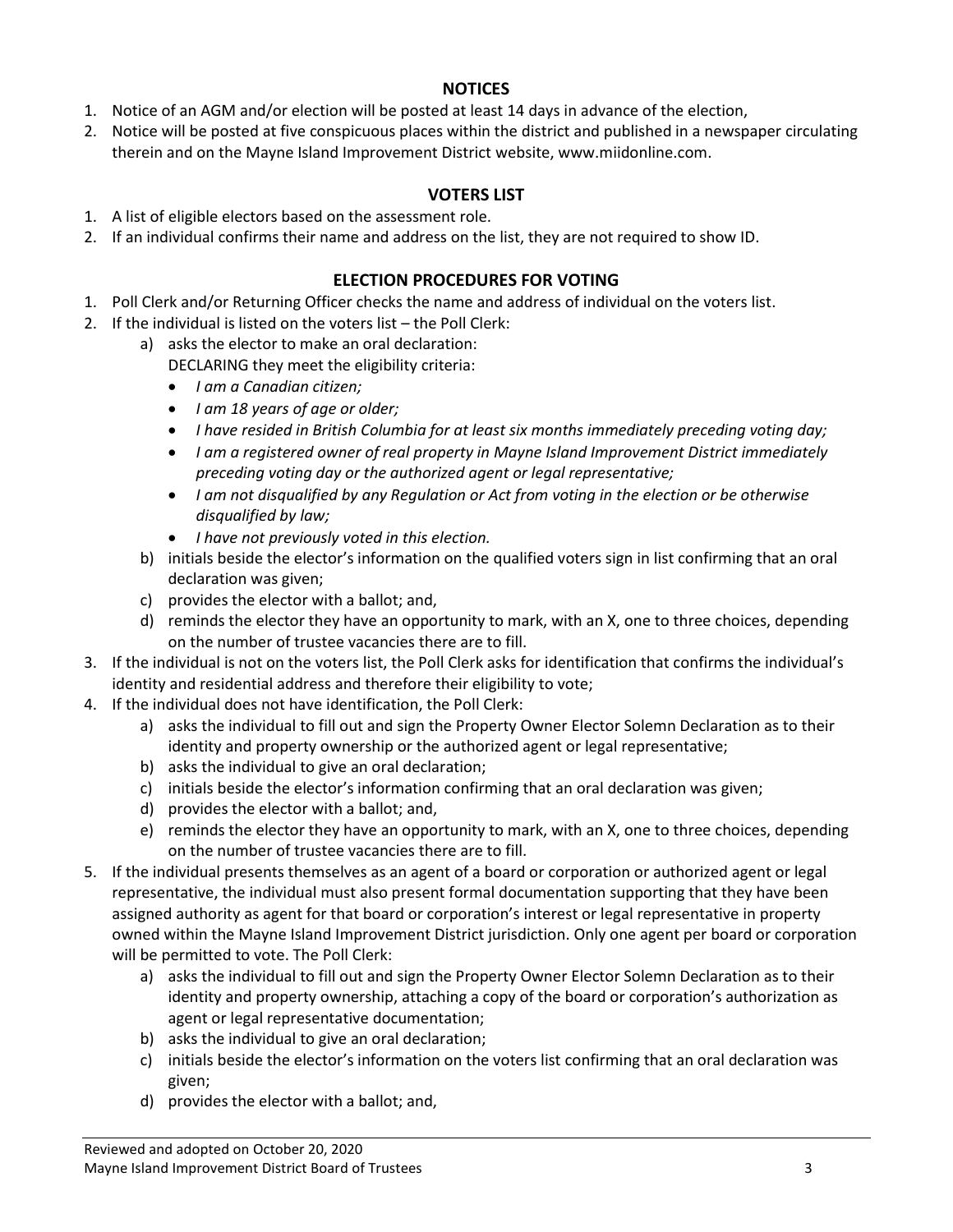- e) reminds the elector they have an opportunity to mark, with an X, one to three choices, depending on the number of trustee vacancies there are to fill.
- 6. The elector then marks their ballot and deposits the folded ballot into the ballot box.

## **BALLOT COUNT**

- 1. Ensure only the Returning Officer, Election Official, Poll Clerk and candidates or appointed scrutineers are present at the count:
	- a) a candidate or their scrutineer (not both) may observe the ballot count proceedings to ensure a transparent and consistent process is followed and that any potentially spoiled ballots are ruled on by the Returning Officer in a fair and consistent manner.
- 2. Determine the number of eligible electors that voted;
- 3. Open the sealed ballot box;
- 4. The Election Official will count the ballots using tally sheets:
	- a) a ballot will be counted when it clearly identifies not more than one to three choices with an X;
	- b) a tick mark will be accepted if the intent of the elector is clearly indicated; and,
	- c) any writing, drawings or distinguishable markings will spoil the ballot and the ballot will not be counted towards the total votes.
- 5. Record the total ballots cast, the ballots counted, and the ballots rejected/spoiled;
- 6. Declaration of voting results by the Election Official:
	- a) The candidate(s) with the greatest number of votes cast will be elected to the vacant trustee position(s); and,
	- b) If there is a vacancy for different length terms, the candidate with the greatest number of votes cast will hold office for the longest term (generally a three-year term). The candidate with the second greatest number of votes cast holds office for the next longest term.
	- c) If only sufficient candidates have been nominated for each position to be filled the new Trustee(s) will be declared as elected by acclamation.

### **TIE**

In accordance with Mayne Island Improvement District Bylaw 178, in the event of an equality of valid votes for two or more candidates at the conclusion of a recount, the results will be determined by lot between those candidates in accordance with the following:

- a) the name of each candidate is to be written on a separate piece of paper, as similar as possible to all other pieces prepared for the determination;
- b) the pieces of paper are to be folded in a uniform manner in such a way that the names of the candidates are not visible;
- c) the pieces of paper are to be placed in a container that is sufficiently large to allow them to be shaken for the purpose of making their distribution random, and the container is to be shaken for this purpose;
- d) the Returning Officer is to direct a person who is not a candidate or candidate representative to withdraw one paper;
- e) the Returning Officer is to declare elected the candidate whose name is on the paper that was drawn.

### **ELECTION CHALLENGE**

- 1. A person who is qualified to vote at an improvement district election and who voted or applied to vote in the election may appeal to the Supreme Court against the order of the Returning Officer accepting or rejecting a vote or ballot or the result of the election.
- 2. The appeal must be made in writing within two weeks after the election.